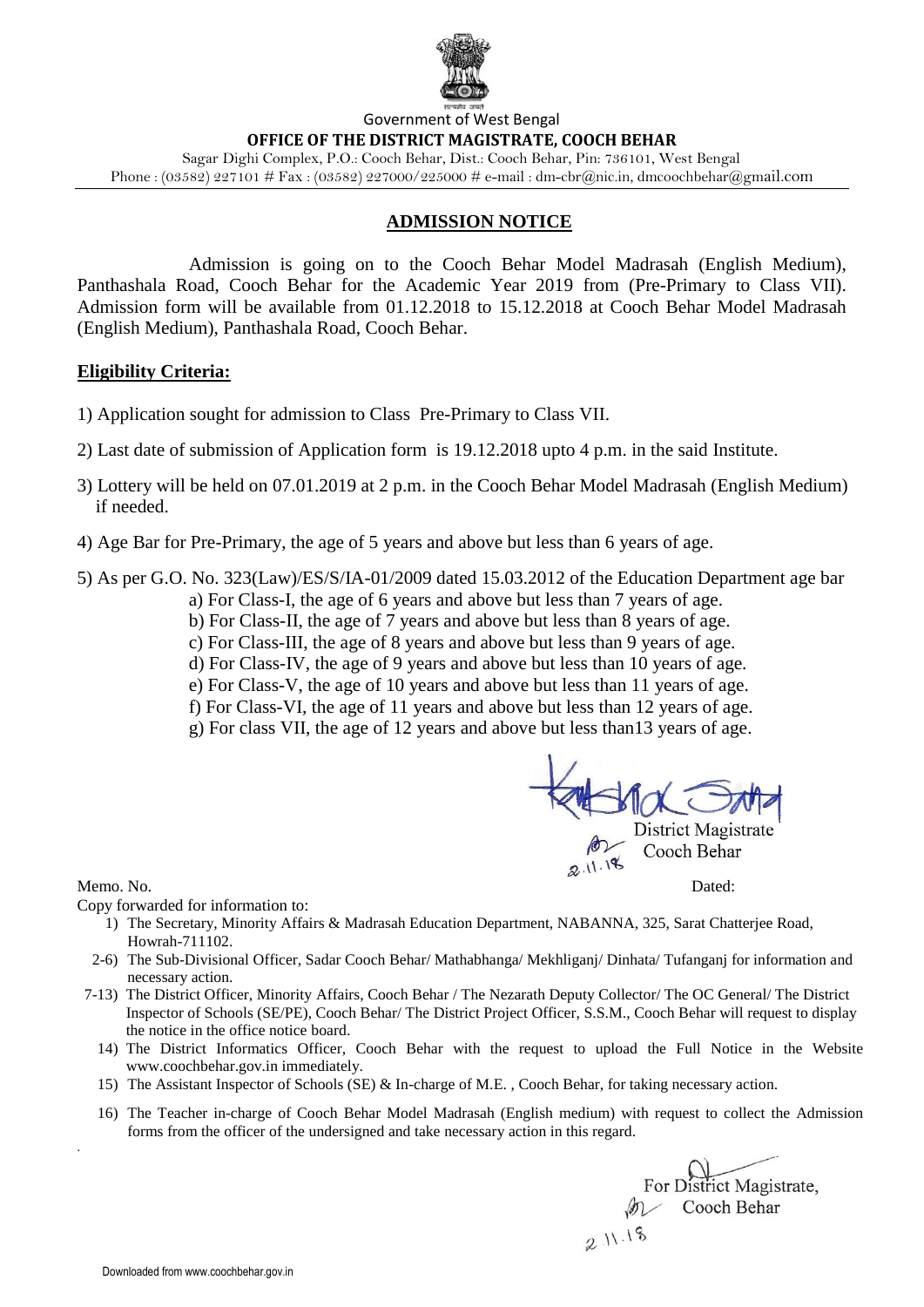# **COOCH BEHAR MODEL MADRASAH (ENGLISH MEDIUM)**

## **(NEAR PANTHASHALA , COOCH BEHAR)**

# **Application for Admission**

PASTE PHOTOGRAPH OF THE CHILD

(**Please complete each section in BLOCK LETTERS using Black Ink**) **Section 1: STUDENT'S PERSONAL DETAILS**

| <b>NAME:</b>                                                            |  |                | <b>FATHER'S NAME</b>                     |                                 |  |
|-------------------------------------------------------------------------|--|----------------|------------------------------------------|---------------------------------|--|
| <b>NATIONALITY</b>                                                      |  |                | <b>MOTHER'S NAME</b>                     |                                 |  |
| <b>DATE OF BIRTH</b>                                                    |  |                | <b>PLACE OF BIRTH</b>                    |                                 |  |
| <b>PRESENT</b><br><b>ADDRESS</b>                                        |  |                | <b>PARMANENT</b><br><b>ADDRESS</b>       |                                 |  |
| LANGUAGES(S)<br>1<br><b>COMMONLY</b><br><b>SPOKEN AT</b><br><b>HOME</b> |  | $\overline{2}$ | <b>PARENT'S</b><br><b>CONTACT</b><br>No. | <b>MOBILE</b>                   |  |
|                                                                         |  |                |                                          | <b>OFFICE:</b><br><b>IF ANY</b> |  |

### **Section 2: ACADEMIC DETAILS**

| <b>PREVIOUS SCHOOL NAME:</b>             |  |
|------------------------------------------|--|
| YEAR OF JOINING IN THE SCHOOL:           |  |
| <b>YEAR OF LEAVING:</b>                  |  |
| <b>CLASS IN WHICH ADMISSION SOUGHT :</b> |  |

#### **Section 3: DETAILS OF PARENTS:-**

| <b>FATHER'S NAME</b> | <b>EDUCATIONAL QUALIFICATION</b> |
|----------------------|----------------------------------|
|                      |                                  |
|                      |                                  |
|                      |                                  |

**PROFESSION:-**